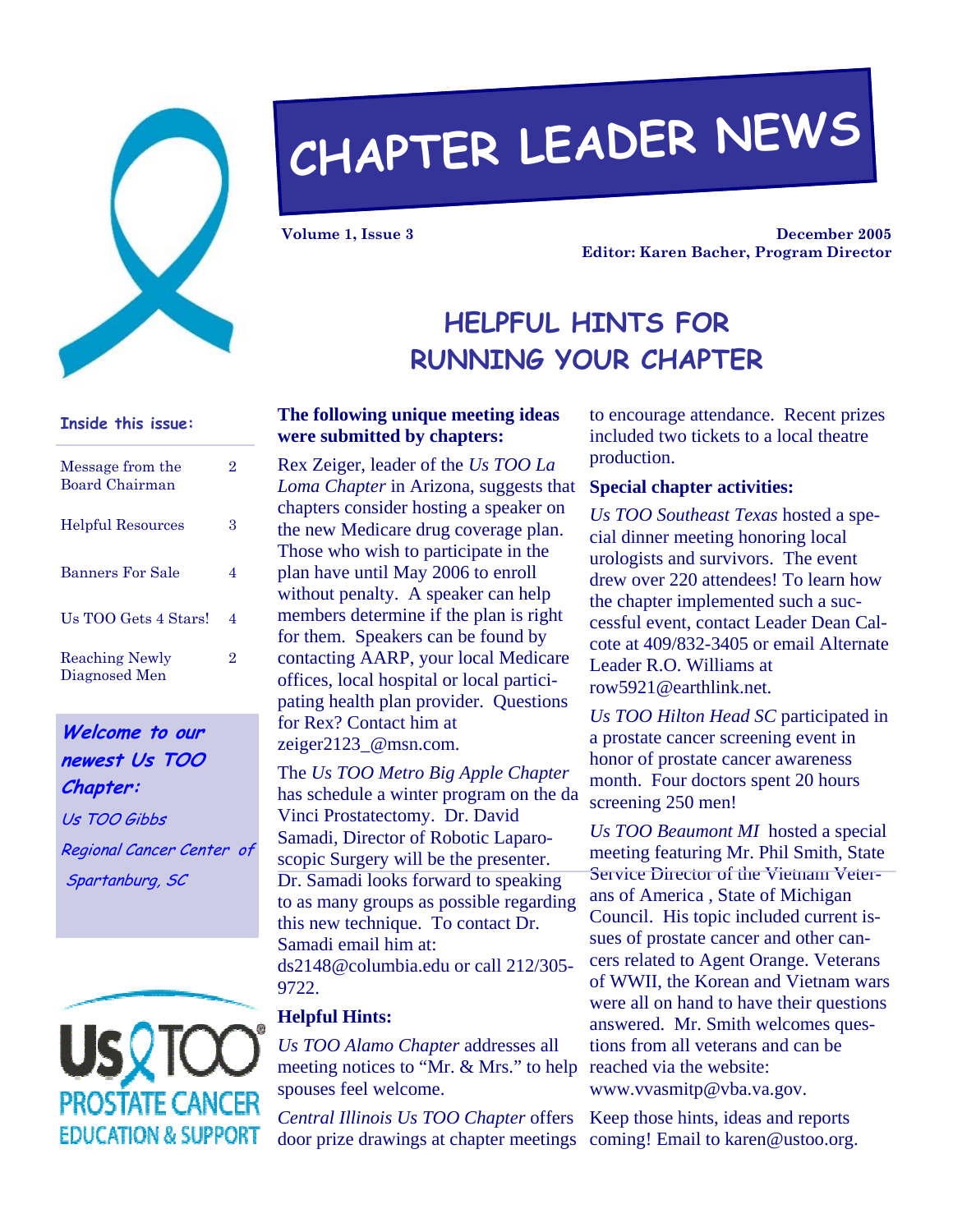## **A Message from Jim — By Jim Kiefert, Board Chairman**

2005 was a year of change for Us TOO. Our new CEO started his first year, joining us on his birthday in Oct. of 2004. It was a great present for all of us. Tom Kirk brings a great deal of energy and new fresh ideas. I was elected chairman of the board beginning my term in January of 2005. I had served as treasurer for two years and was honored to be elected chair. I also have been a chapter leader for years and have started many new Us TOO chapters. From the start, Tom and I spent hours talking about what we felt we could do to provide leadership for our organization. Lew Musgrove and John Page had done a great job so we had some big shoes to fill.

We felt we could start anew, with no preconceived ideas about relationships with other prostate cancer organizations. We wanted to be collaborative and cooperative. We all want to do what we can to support research, encourage men to get screened, and to help men make treatment decisions that meet their values and needs. We looked at all the other prostate cancer organizations and realized that Us TOO is unique in that our whole reason for existence is to support Chapters. What makes our organization strong and unique is our network of chapter leaders and Regional Directors.

Our board concurred and has supported our focus on Chapters. Russ Gould has done an outstanding job as chair of our Chapters committee and Karen Bacher, our new Us TOO staff member has done a great job of communicating with you and providing support. Us TOO has mainly depended on support from pharmaceutical companies. We realized we needed to diversify our funding so we can continue providing services like our Hot Sheets and other educational materials for our chapters. For this reason we are requesting financial support from our chapter members and other interested people. We would like to encourage you to remind chapter members that our Home Office needs financial support to continue providing services and materials for them.

We all wish you happy holidays. These can be stressful times for chapter members and their families. It often reminds us of our fallen brothers. Our thoughts and prayers are with you all. Please remind chapter members that they can make a donation at www.ustoo.org. Respectfully, Jim Kiefert, Board Chairman

## **What Strategies Can Chapters Use To Reach Newly Diagnosed Men?**

- 1. Ask chapter members to post chapter flyers in their doctors offices (urologist, oncologist, radiologist and even their family doctor) and at their local barbershops! Make sure flyers have the Us TOO logo and your chapter contact information. In some chapters, local pharmaceutical representatives will distribute your flyers for you when they visit the doctors in your area.
- 2. Get the word out in your local community. Start a speakers bureau and offer to make presentations to community groups such as civic clubs and senior groups. Try to participate in community health fairs and exhibits. Ask to post an exhibit at your local library.
- 3. Ask your local utility companies to include an Us TOO flyer in with their monthly bills.
- 4. Contact your state government programs for the aging and make sure they are aware of your chapter.
- 5. Donate books on prostate cancer to your local libraries and make sure you include information about your chapter on the inside of each book cover. When distributing *HotSheets*, place a sticker on each issue with your chapter contact and meeting information.
- 6. Place a brief article or announcement about your chapter in your members' church bulletins.
- 7. Make sure your local American Cancer Society office knows about your chapter so they can refer men to your group if they don't have a support group of their own.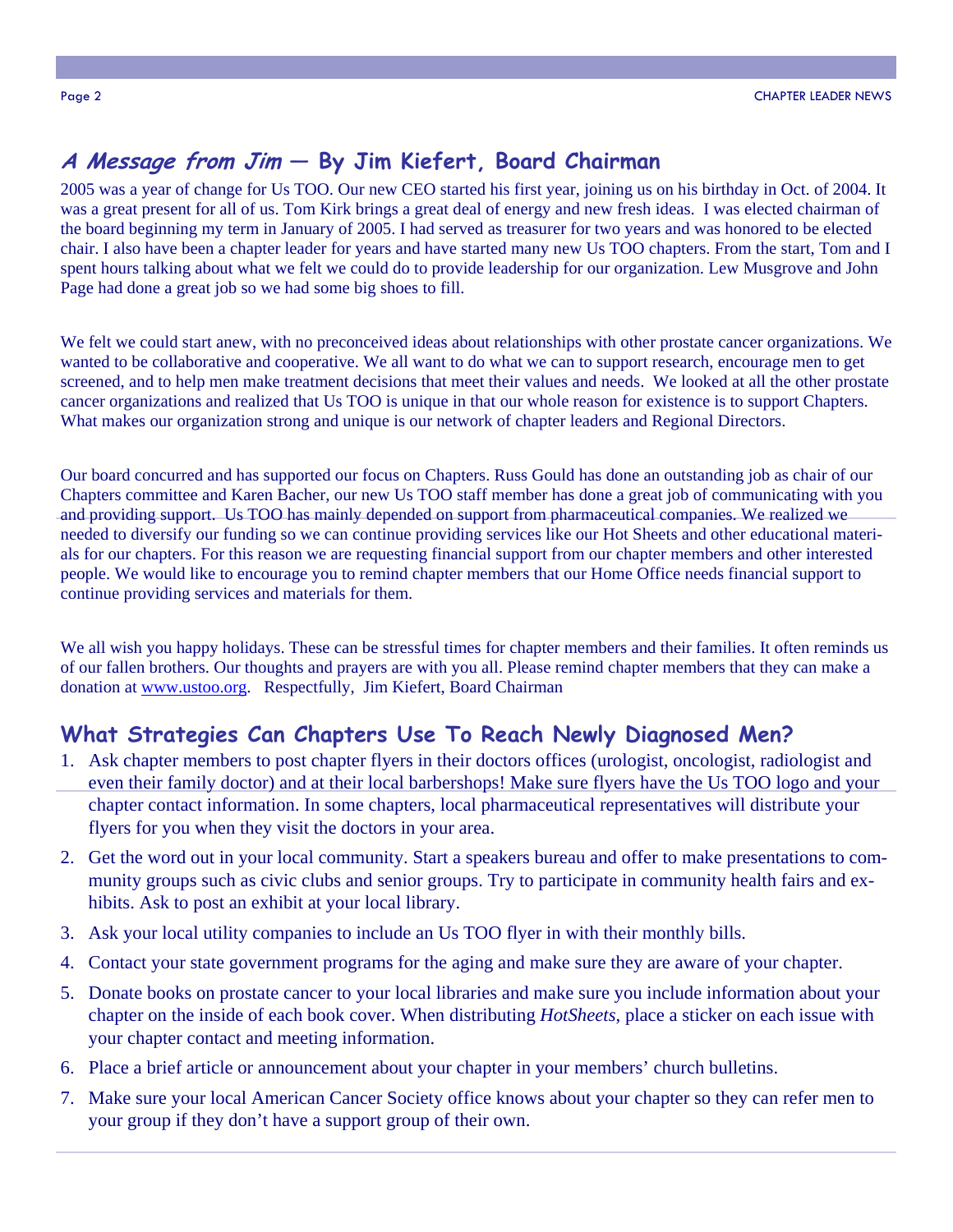## **Introducing the Us TOO Planned Giving Program**

Help build a legacy of support & hope - by making a planned gift! The programs and services provide by Us TOO International are made possible by generous donations from committed and concerned people just like you! Us TOO is 100% funded by donations from individuals, corporations and health related grant awards. Your planned gift to Us TOO helps ensure the future of prostate cancer patient focused support programs nationwide and abroad. Your financial advisor will be able to provide an overview of the numerous charitable giving vehicles appropriate for you and how they may benefit your family or loved ones.

 Planned giving can be as simple as designating a gift through your will, gifting life insurance policies or securities, or designating Us TOO as a beneficiary on a retirement account. When establishing your will, we hope you will consider a bequest to Us TOO International to help us continue to be the primary source of support and information for prostate cancer patients, their families and friends. You can find more information about planned giving options at www.ustoo.org.

#### **Helpful Internet Resources**

Medical World Search www.mwsearch.com American Association for Marriage and Family Therapy www.aamft.org Cancer News on the Net www.cancernews.com Oncology.com for up to date cancer news www.oncology.com OncoLink from the University of Pennslyvania www.oncolink.com American Medical Association www.ama-assn.org

CancerFacts.com presents information for patients, families and caregivers www.cancerfacts.com





FOR CHAPTERS TO RECEIVE NEW RESOURCES AND ADVO-CACY ALERTS: WE MUST HAVE AT LEAST ONE EMAIL ADDRESS FOR EACH CHAPTER**. PLEASE SUBMIT YOUR ADDRESS TO: KAREN@USTOO.ORG** 

#### **Helpful Resources Focusing on Drug Assistance Programs**

The following programs offer assistance to patients who struggle to afford their prescription medications. Each program has its own set or eligibility criteria, most focus on type of drug needed, income level and ability, or lack thereof, to obtain prescription coverage from other sources. Please contact the program directly to obtain eligibility information.

AstraZeneca Foundation Patient Assistance Program 800/424-3727

GlaxoSmithKline's Commitment to Access Program 866/265-6491

Helping Patients Program 800/762-4636

Partnership for Prescription Assistance 888/477-2669

Eli Lilly's Patient Assistance Program 800/545-6962

Merck Patient Assistance Program 800/994-2111

PACT Plus (Aventis) 800/996-6626

Patient Advocate Foundation's Co-Pay Relief Patient Assistance Program 866/512-3861

Together Rx Access 800/444-4106

Oncoline Roche Patient Assistance Program 800/443-6676